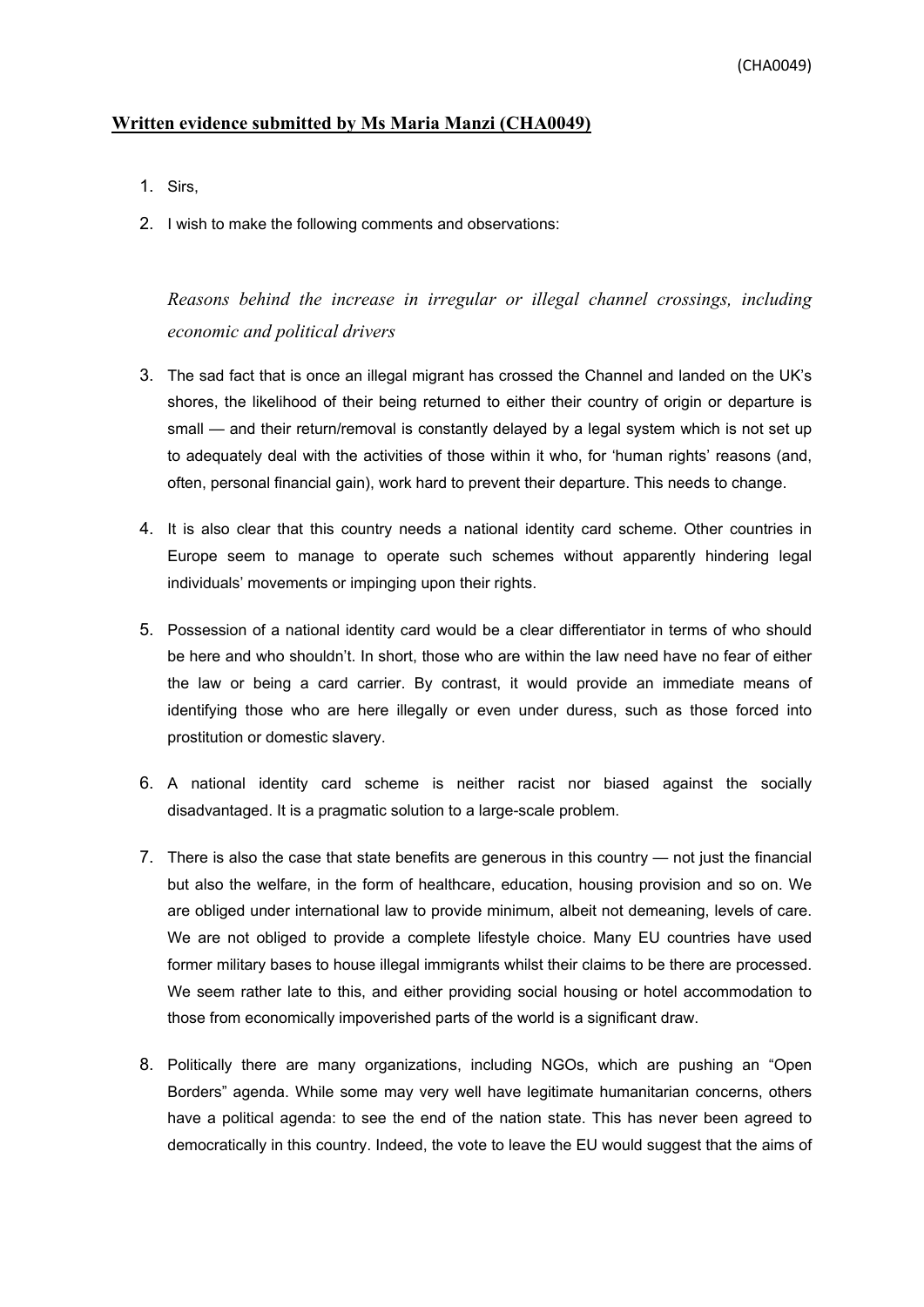some very vociferous and highly motivated groups and individuals are counter to what the country as a whole wants.

- 9. The political ambitions of these people need to be addressed in open session, and their intentions laid bare for all to see. It is not 'racist' to challenge efforts to undermine democracy. Such allegations of racism are too often used to try to stifle legitimate debate.
- 10. Finally, not enough is being done to counter the efforts of criminal gangs. That this is the case is evidenced by the numbers of people we see successfully making landfall in the UK. The effort to stop these gangs needs to happen away from these shores; it is too late once people have arrived here illegally.

*Actions taken by French and UK government personnel to reduce the risk to life for migrants crossing the English Channel in small boats*

- 11. It is clear to all that the only way to reduce the risk to life for illegal immigrants is to stop boats from being launched from France. I acknowledge that this is a difficult task and that at least some working within the French Government are putting in their best efforts.
- 12. However it is also clear that some European coastal state authorities are failing to enforce and are even keen to make the problem of small boats someone else's  $-$  the UK's  $$ problem. We have seen press reports in recent weeks of French vessels escorting illegals into UK territorial waters. We need to evidence this and stop it.

*The legal position of migrants crossing the English Channel and the obligations of UK and French authorities and other parties to ensure their safety under UK and International (Maritime) Law*

- 13. This country is an island. It does not share land borders with any country on mainland Europe. Therefore, with the exception, potentially, of a small number of stowaways on aircraft arriving from foreign countries, we should not have a refugee problem.
- 14. By definition in international law, the people arriving here are coming from a safe country (France) where there is no conflict.
- 15. They are not refugees, they are economic migrants and they are arriving illegally. This is immutable, despite the efforts of some, including several members of Her Majesty's Opposition, to obscure that fact.
- 16. The people arriving here have no right to refugee status. They are engaging in acts of choice, not duress, and this should be taken account when dealing with them. In all cases, those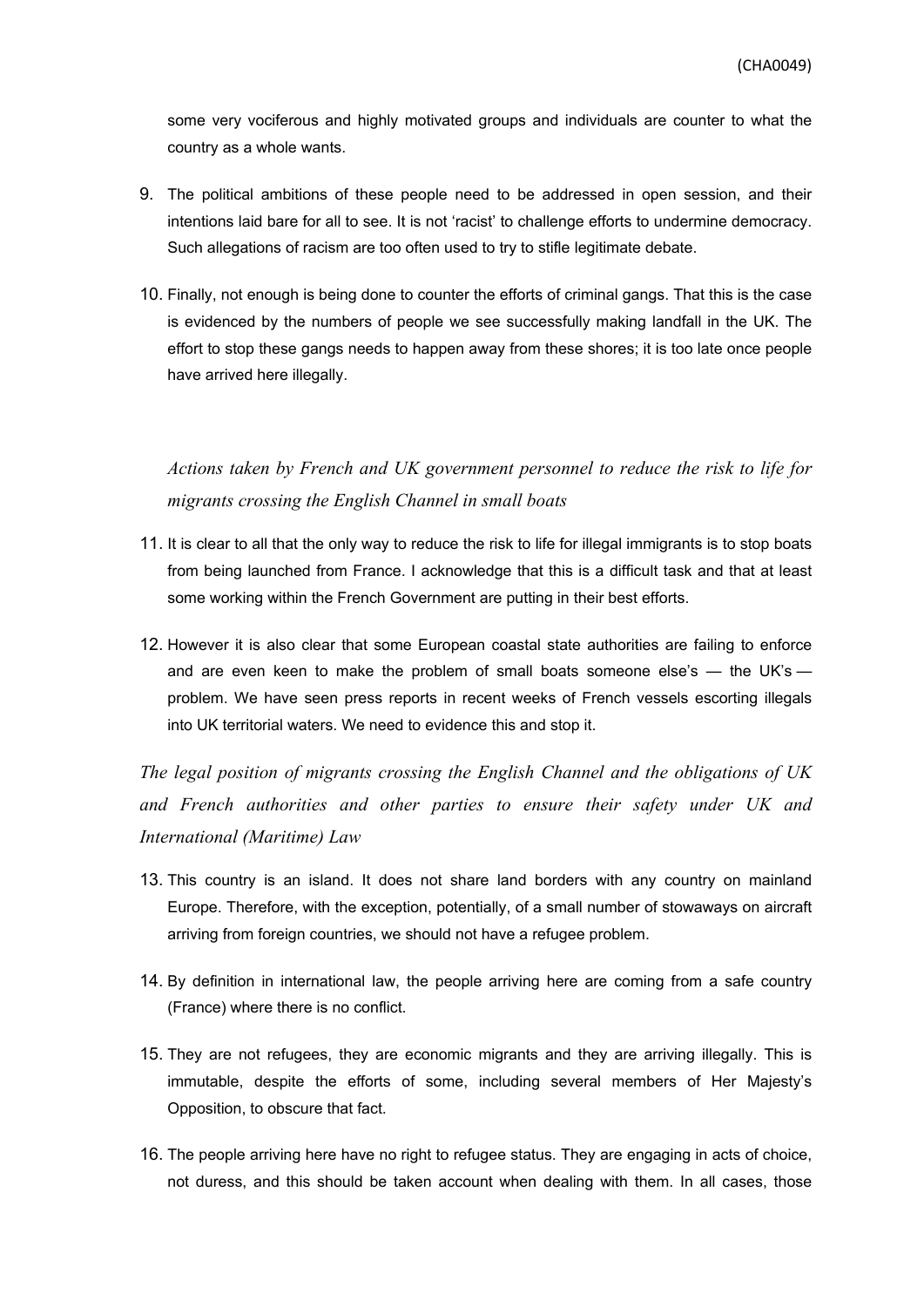making Channel crossings imperil themselves. Although we have an obligation to preserve life, we have no obligation to treat 'new arrivals' as needing protection from harm.

- 17. We need action to assert, again publicly and unequivocally, the status of the people arriving here.
- 18. The UK government has for some time now, also been providing extra funding and resources to the French government, aid them in reducing and stopping 'irregular or illegal migration, from its northern coastal border area. What exactly is the British Tax payer, paying for?

*Actions taken by the French and UK governments to identify, apprehend and prosecute criminals involved in the traffic of migrants across the English Channel and determine the financial gains being made from human trafficking*

- 19. I have little doubt that the police, intelligence services and other relevant agencies are on both sides of the Channel and across wider Europe putting time and effort into investigating, arresting, breaking up and prosecuting the various individual criminals and large organised criminal organisations that are profiting from the suffering of others.
- 20. Sadly the reality, as with any criminal activity, is that the miscreants will always have the advantage over those who follow the law and uphold it.
- 21. We need more robust action against the criminal gangs that are exploiting this situation. At present, the impression is that there is a lack of political will when it comes to dealing with the issue. The public pronouncements of certain Opposition MPs, pressure groups and the mainstream media are at odds with the sentiments of the majority of the population.
- 22. They do not however expect it being difficult to then be used as an excuse, to allow and encourage complacency or lack of political will to do so.

*Future arrangements for safe, legal routes for family reunion and claiming asylum in the UK, and the effectiveness of current Government initiatives to re-unite families*

- 23. The fundamental issue is that clearly the 1951 Refugee Convention is no longer working as intended. It reflects the intentions of the time in which it was drafted and passed into both national and international law. It urgently needs revision.
- 24. It is a sad reality that no individual nation can solve the ills of the world, nor can any single transnational organisation. Moreover, there is no responsibility in international law to do so not if it will cause a sovereign nation state to renege on its responsibilities to its own citizens.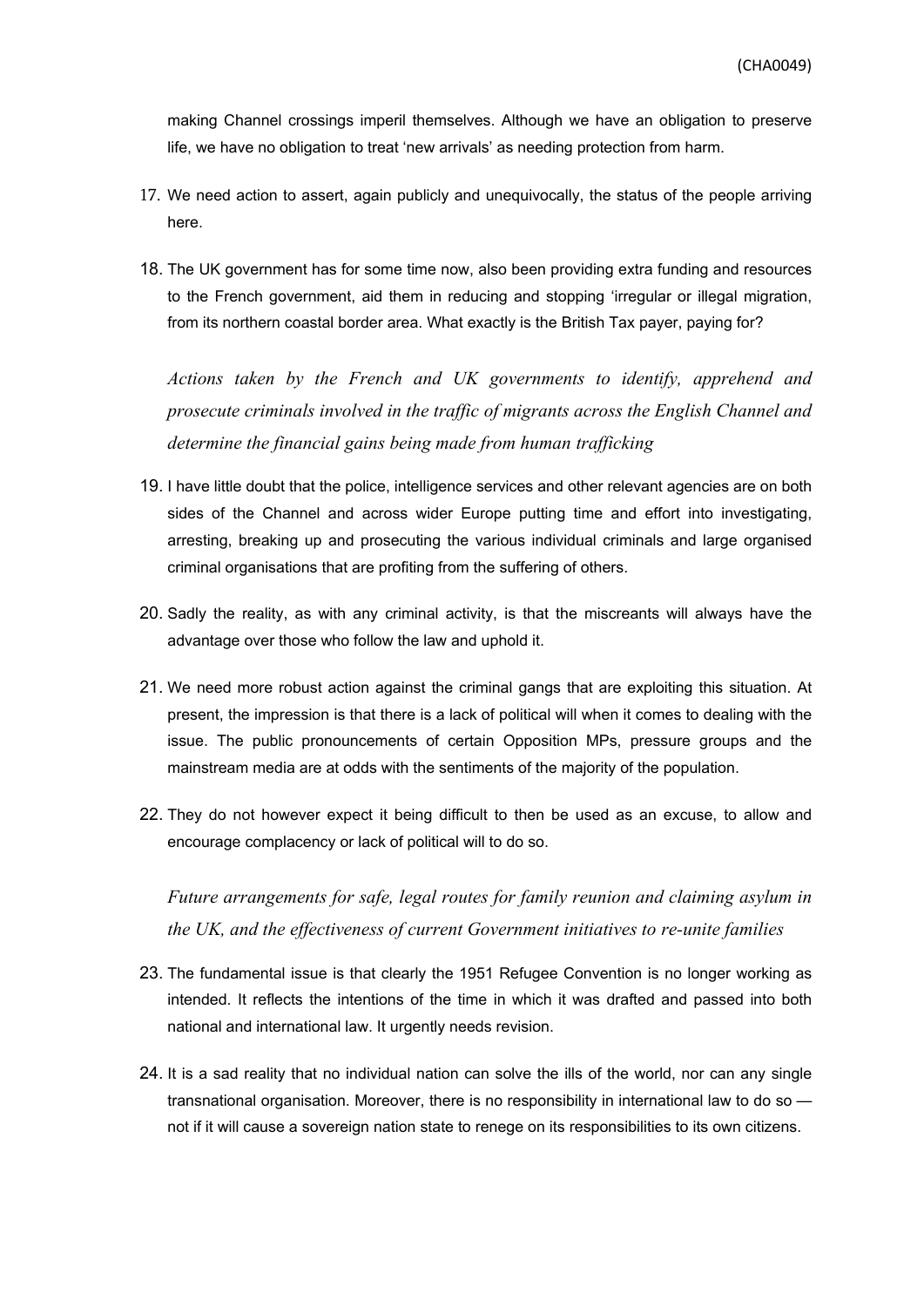- 25. It is clear that there is no real intention from the UN to help with any revision of the legal situation. The UN is failing to adequately address the migration issue and the criminality behind it.
- 26. Currently, the 1951 Refugee Convention protects those from an outside nation, rather more than it protects the citizenry of a nation from being overwhelmed by non-citizens. In the case of the UK, the country's citizens are being expected to pay the bill for illegal economic migration. There should not be an automatic or implied right for them once in the UK to expect family unification, particularly when this seems to be interpreted as being an extended family.
- 27. The simple truth is that the UK as a nation cannot afford such largess. The strategic and civil infrastructures are not capable of doing so. Lastly, at no time have the British people been asked by ballot if they wish to allow unfettered migration. All the while footing the bill for such a policy to be implemented.
- 28. The UK's various mainstream political parties' manifestos have all promised to reduce or better manage both legal and illegal migration. They have all failed while in government.

*Conditions in migrant camps in France and other states such as Italy and Greece*

- 29. Conditions within the migrant camps in France are not a matter for the UK Government.
- 30. It is a sad truth that the migrants themselves, are responsible in part for the violence and degradations, found in many official migrant camps, in part because of the differing ethnic and cultural tensions they claim to be fleeing from. They widely seem to hold expectations that they will be individually housed and provided with infinite resources, despite no nation being able to do such freely for its own citizens
- 31. It cannot be ignored that for the majority who have undertaken to illegally cross borders, openly state they have the primary intension of reaching in the main the UK, and refuse to claim asylum in Europe. The perception by 'irregular or illegal migrants' that the UK is boundless in its generosity and 'the streets are paved with gold'.

## *The care provided for unaccompanied children arriving in the UK.*

32. There is a difficult balance to be achieved here, in that criminal gangs are clearly using unaccompanied children and females as human shields or a means of emotional blackmail in the media. By ensuring that each boat which is predominantly filled with young men has either one or two unaccompanied children or females onboard, they hope to give the impression that the illegal migrants making such crossings are families fleeing war. Nothing could be further from the truth and it is disingenuous to suggest otherwise.